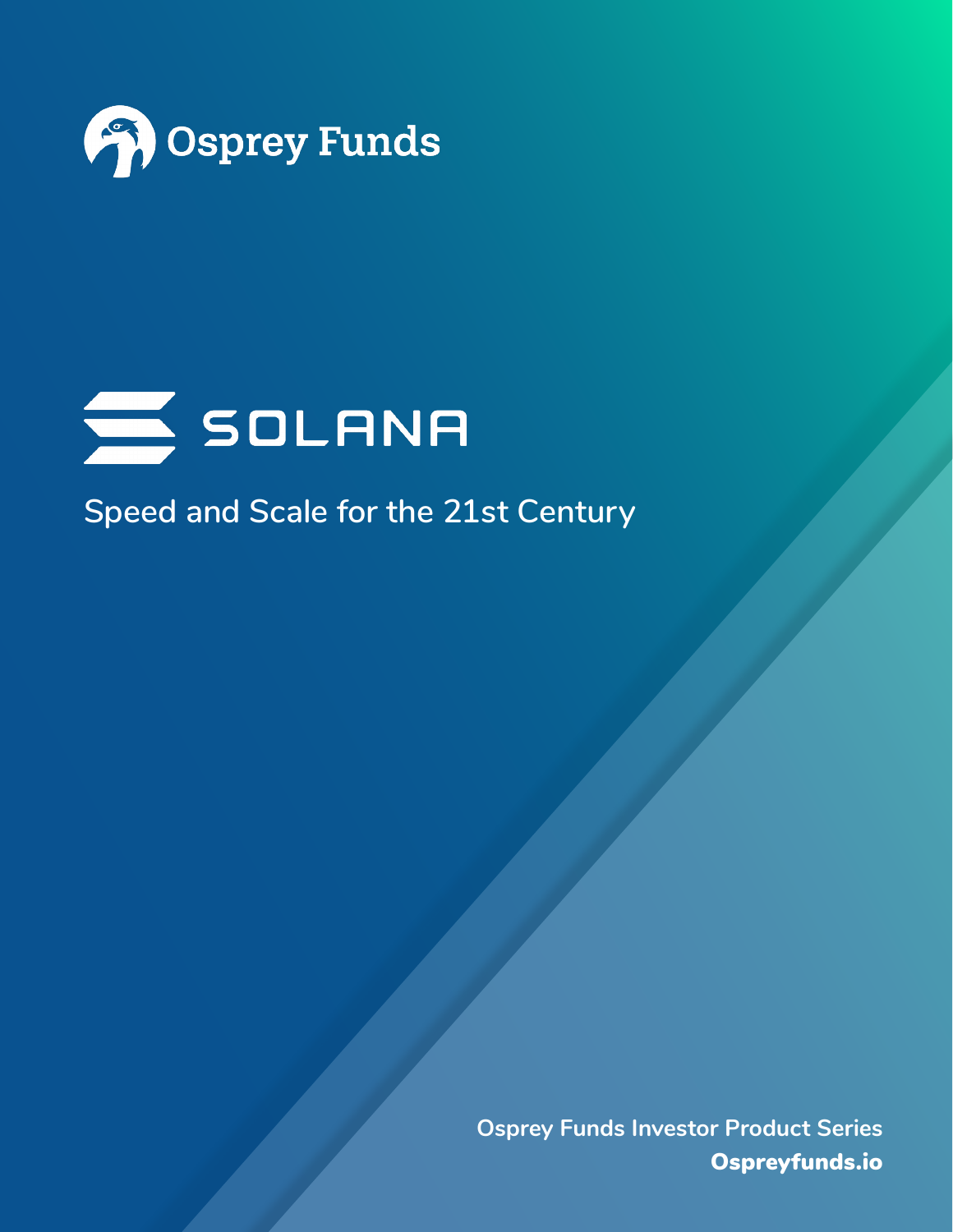**The Osprey Solana Trust offers simple and secure exposure to SOL, the native token of the Solana Network.** 



**For more information, visit [ospreyfunds.io/products/osol](https://ospreyfunds.io/products/osol/)**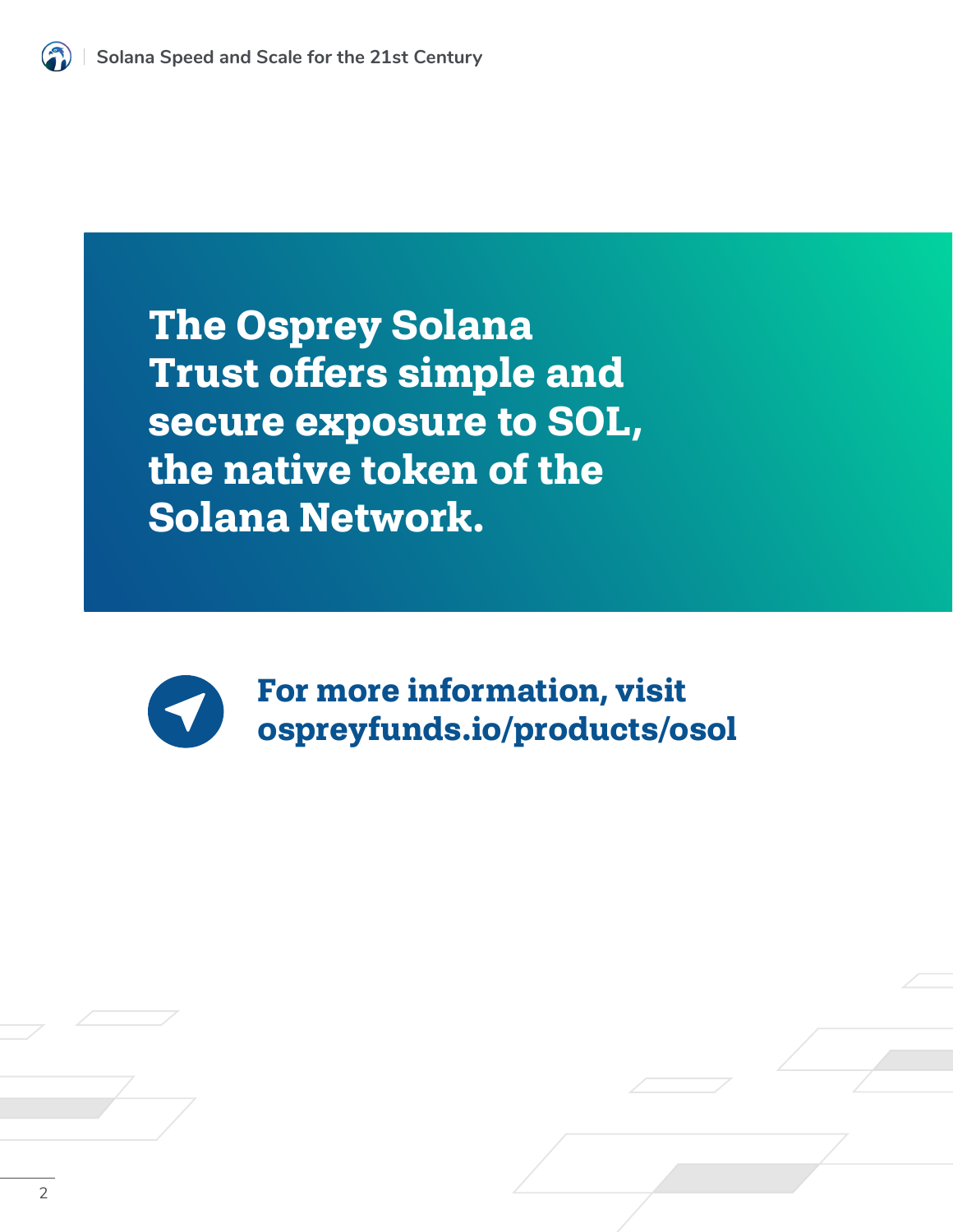

# **Solana's mission is to enable the crypto economy to scale to a global audience.**

Solana Mission

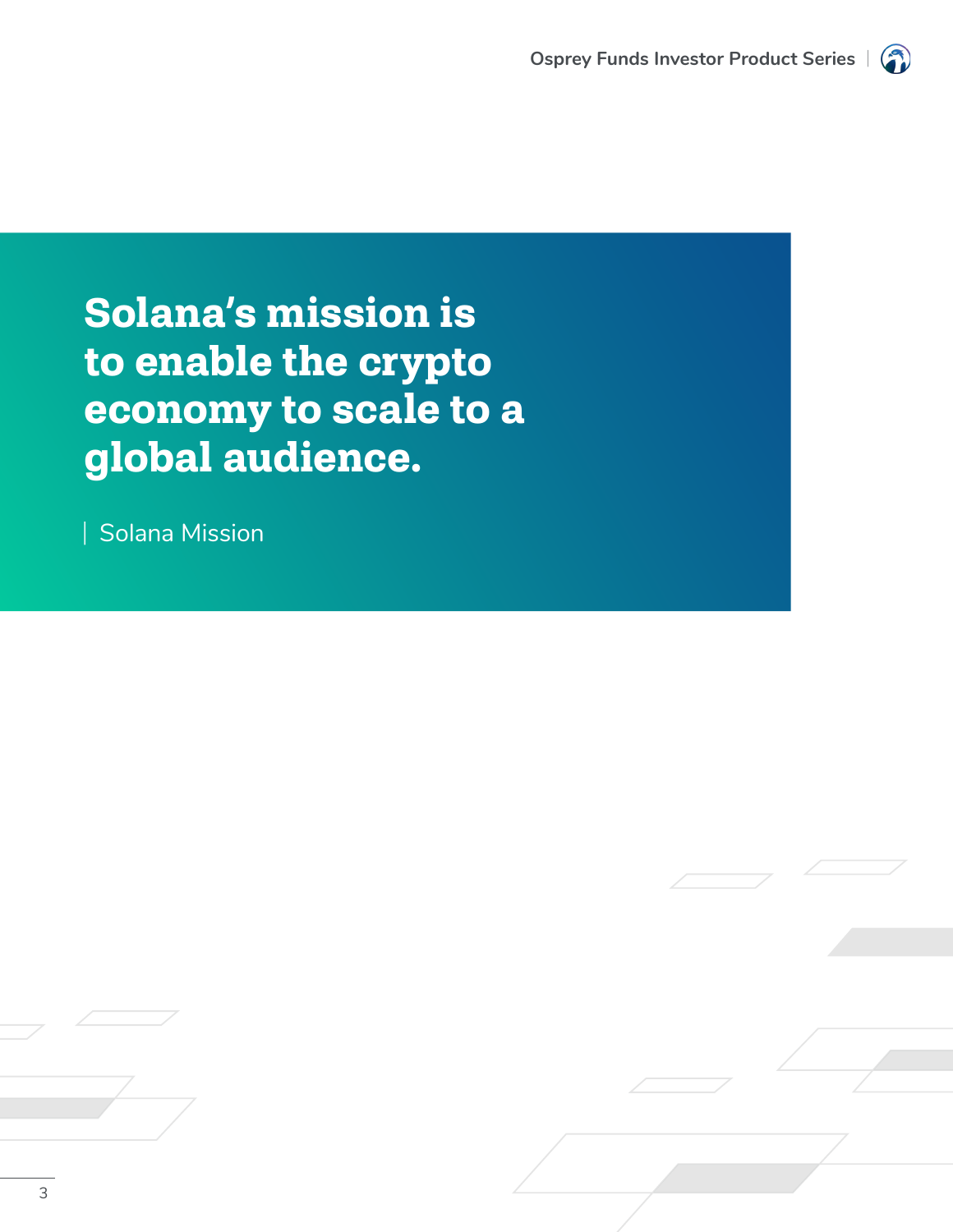# **Introduction**

Solana (SOL) is a blockchain built to scale projects across Web 3.0, DeFi, NFTs and the like. It is fast and designed to increase in speed with the growth of internet computing power.

The Solana project originated in 2017 with **[Anatoly Yakovenko's whitepaper](https://solana.com/solana-whitepaper.pdf)** detailing the project and including Proof of History (PoH), which timestamps blocks to verify data and potentially solve the Blockchain Trilemma.

Solana is led by a strong founding team, including Anatoly Yakovenko, Eric Williams, Greg Fitzgerald, and Raj Gokal.

Solana excels at speed and scalability while maintaining low transaction costs. Today, it can process up to 65,000 transactions per second and will accelerate as internet processing speed continues to increase.

The Solana community is growing fast and reaches across geographies and communication platforms. Its protocol has hundreds of projects built on it.

Solana seeks to tackle one of tech's biggest challenges: scaling blockchain for global adoption.

### **Osprey Funds Investor Product Series**

Osprey Funds carefully selects assets for its investment products. We are pleased to share summaries of these via the Osprey Funds Investor Product Series to assist investor decision making.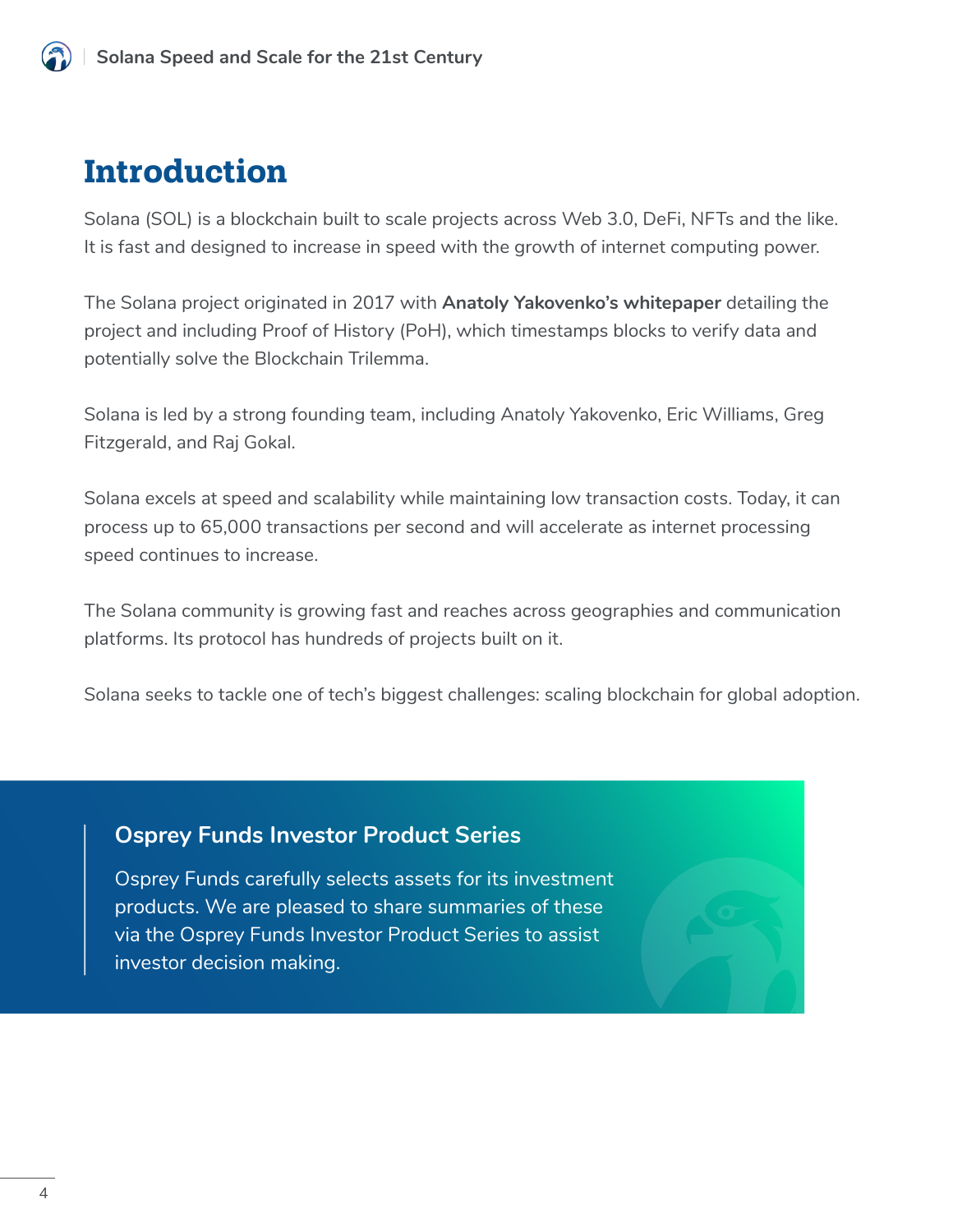# **Limitations of Current Blockchains**

#### **Privacy. Security. Decentralization.**

This is how blockchain might deliver the promise of Web 3.0, but we're not there yet. Legacy chain technology like Bitcoin and Ethereum are necessary but not sufficient for the full emergence of a trustless, scalable, and interoperable base layer to build upon.

### **A fully realized Web 3.0 cannot emerge while the following problems with blockchains still exist:**

- **1.** Interoperability between blockchains.
- **2.** The trilemma of speed, scale, and security.
- **3.** There is little room for customization.
- **4.** Poor governance risks irreversible hard forks.
- **5.** And when Governance is poor, upgrades are difficult.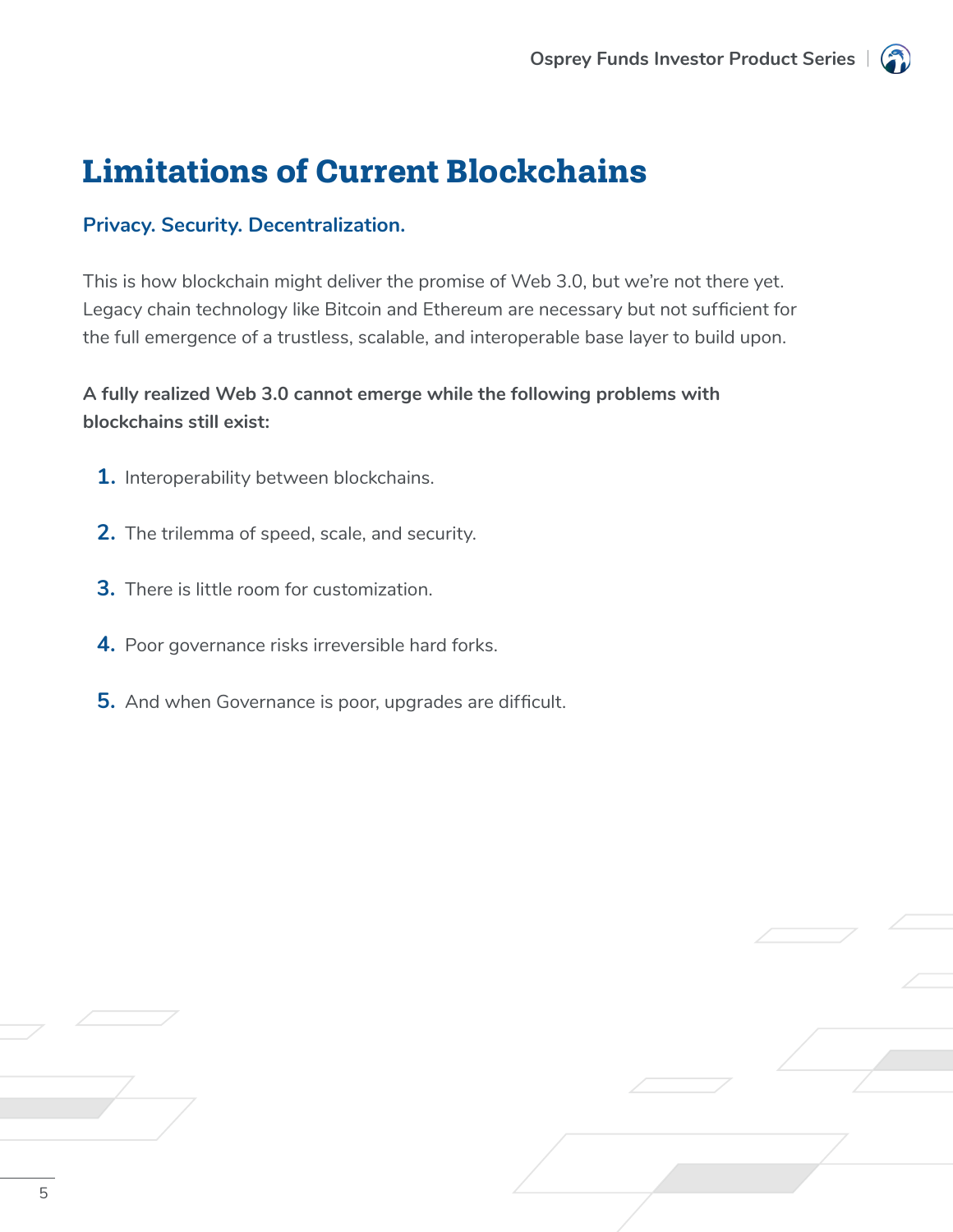**["The goal of Solana is](https://solana.com/news/anatoly-yakovenko-talks-decentralization-developer-community-at-udc-2021)  to carry transactions at the speed of light through fiber."**

— Anatoly Yakovenko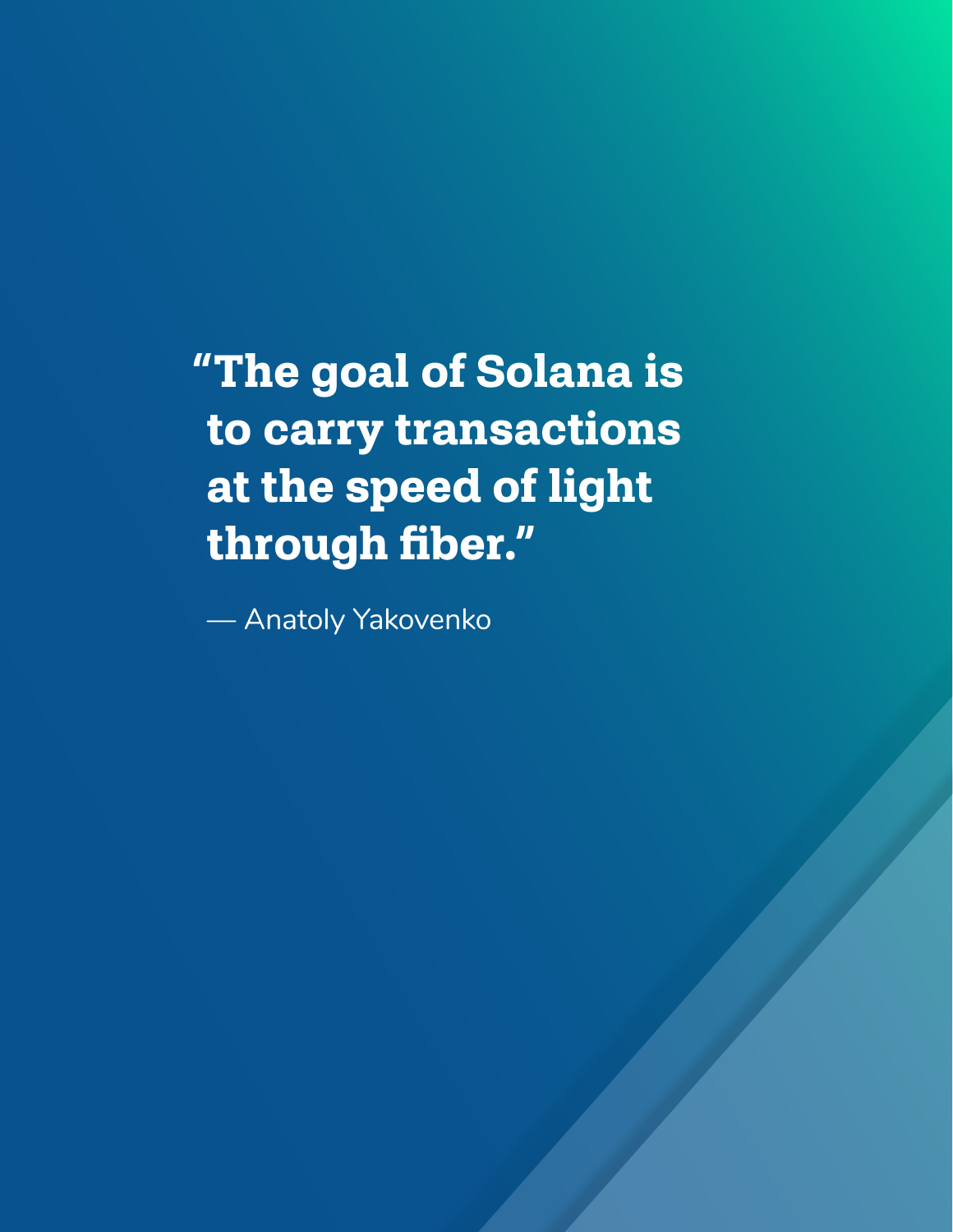# **Solana Feature Summary**

**1.** Solana's **[Proof of History \(POH\)](https://www.youtube.com/watch?v=rywOYfGu4EA)** is a core innovation. POH is a globally-available, permissionless source of time in the network that works before consensus.

POH decreases the time spent validating order of transactions.

**2.** Solana is fast. Presently, it processes up to 65,000 transactions per second. It is designed to scale with the increase of internet computing power over time.

Block finality occurs in less than 1 second versus the 2.5 second settlement time for Visa. Legacy blockchains like Ethereum and Bitcoin can take minutes to finalize a block.

**3.** Solana is inexpensive. Fees are less than a penny per transaction, allowing large scale and high frequency use without being priced out of a market.

Creatives can mint NFTs on Solana for free vs. paying high gas fees on Ethereum.

- **4.** Staking rewards inflation may be partially offset by deflationary fee burn and modulated by stake value. If transaction volume is high enough, SOL tokenomics could even be net deflationary.
- **5.** The Solana transaction processing engine and data structure allow it to scale across GPUs (Processing) and SSDs (Storage) in parallel. This parallel processing lets smart contracts run concurrently on the same blockchain.
- **6.** Presently, Solana supports real-world applications. NFT projects like the Degenerate Ape Academy and Solana Monkey Business are thriving. Audius, a rapidly growing streaming platform built on Solana, has over 1M monthly listeners.

These are only a few examples.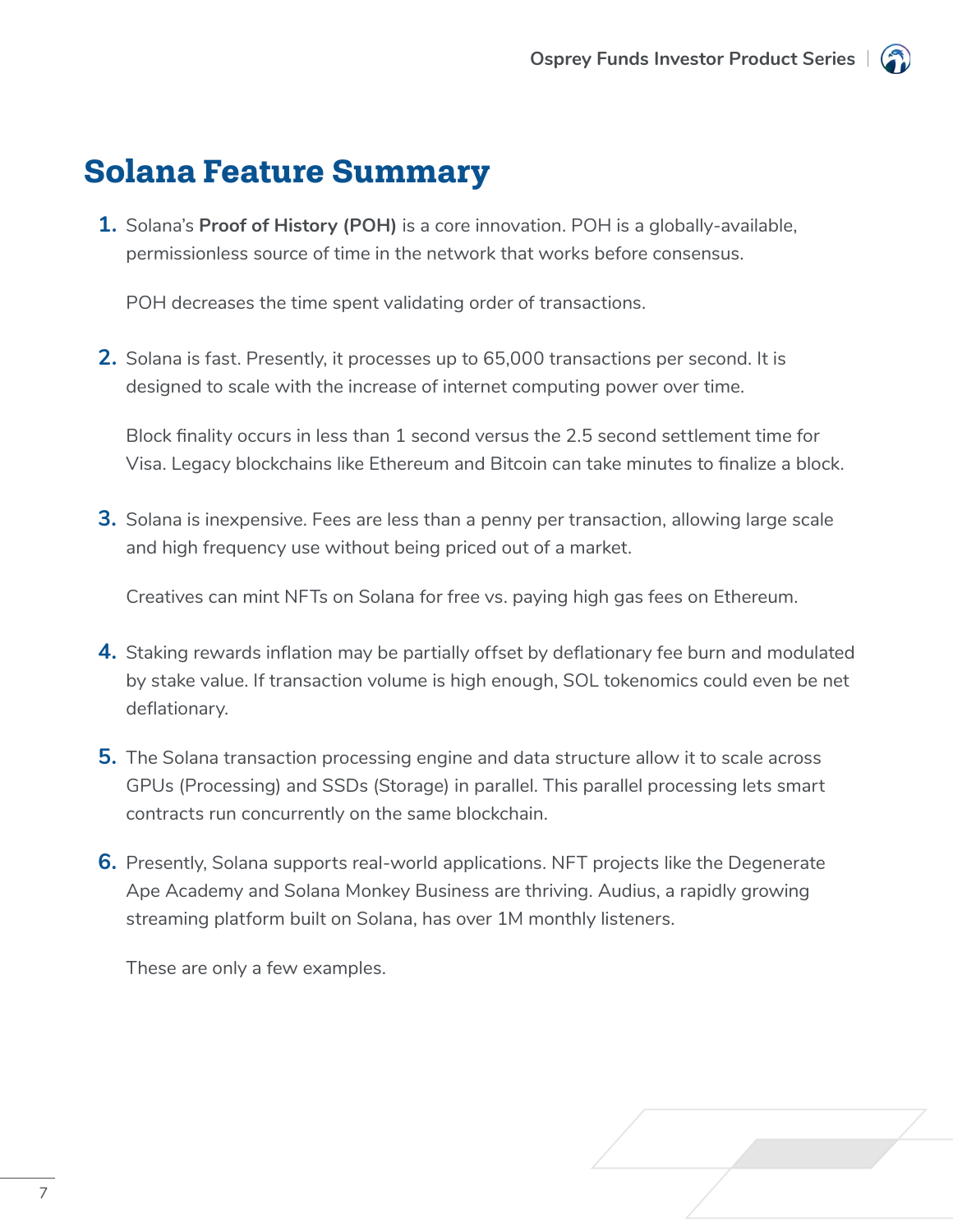# **Solana Team**



**Anatoly Yakovenko**

in

Anatoly is the creator of Solana and co-founder & CEO at Solana Labs. He authored the Solana Whitepaper detailing Proof of History.

Prior to Solana, he spent more than a decade as a software engineer at Qualcomm, and served brief engineering roles at Mesosphere and Dropbox.

Anatoly also holds two patents for high-performance Operating System protocols.

He was born and raised in Ukraine and has a B.S. in Computer Science from the University of Illinois.



**Greg Fitzgerald** Greg is co-founder and the principal architect at Solana Labs.

He spent 13 years as a software engineer at Qualcomm where he specialized in the design and implementation of domain-specific languages.

Greg has a B.S. in Computer Engineering from the University of Illinois.

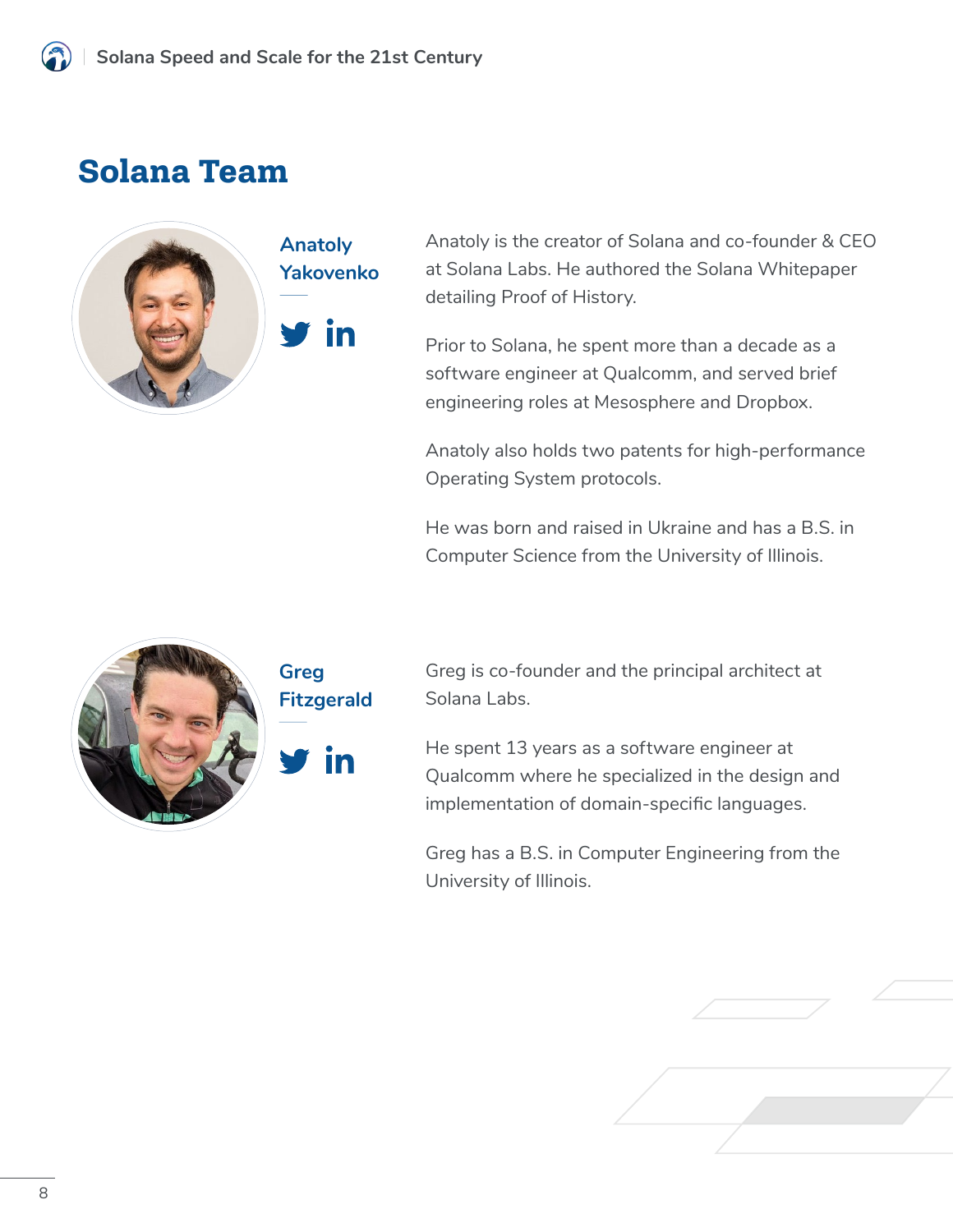

# **Solana Team**



**in** 

Raj is co-founder & COO at Solana Labs where he leads operations, product, and finance.

He's spent more than a decade in product management and finance focused in healthcare and technology, including 2 years as Director of Product at Omada Health.



Eric is co-founder & Chief Scientist at Solana Labs where he leads data science and token economics.

With Raj, he worked at Omada Health leading Data and Analytics.

Eric studied particle physics at Berkeley and received his Ph.D. from Columbia while also conducting research at CERN.

**[To learn more about the team, listen](https://podcast.solana.com/episodes/what-is-solana)  to the first Solana podcast episode.**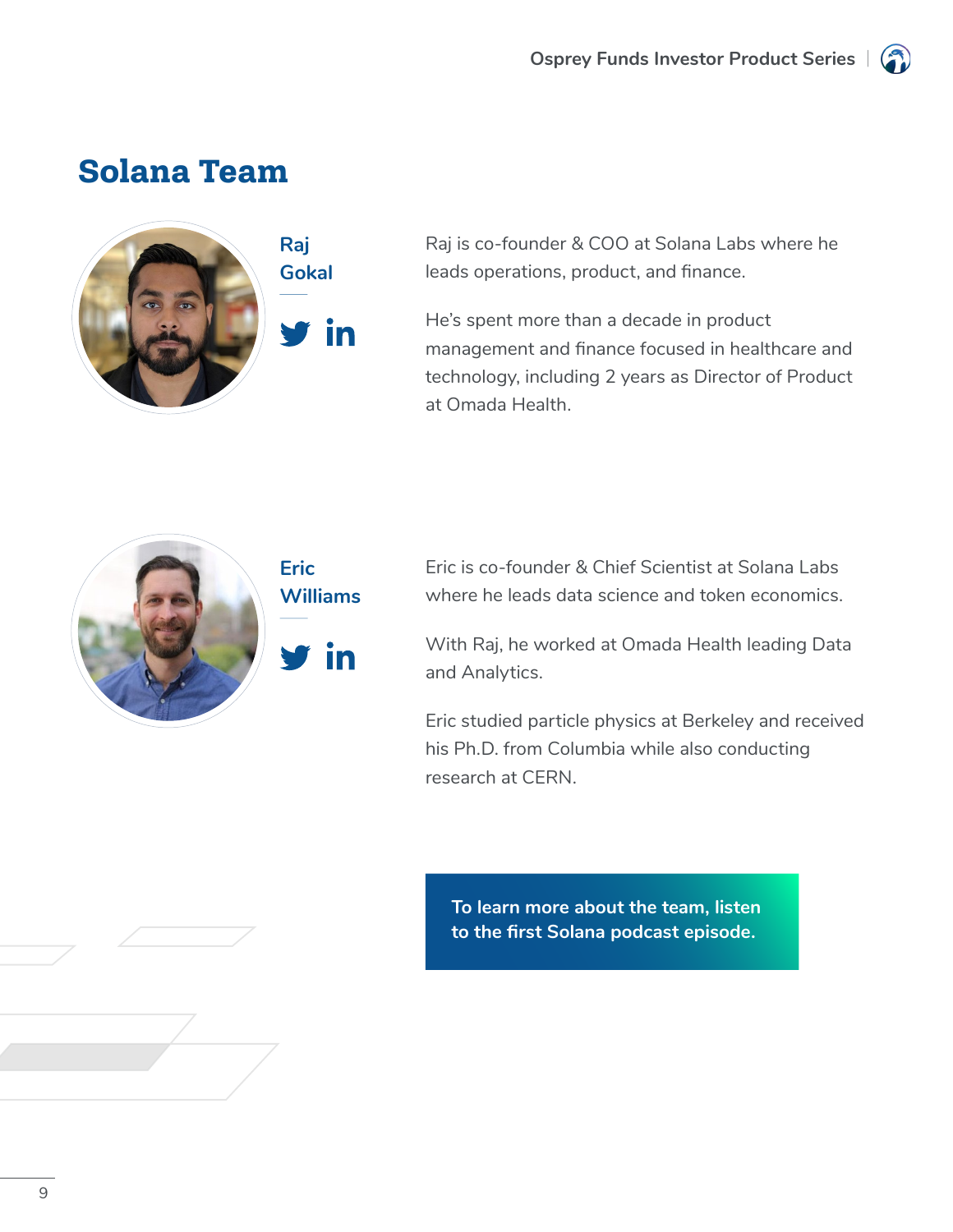### **Community**

Solana is the fastest blockchain in the world and the fastest growing ecosystem in crypto. It has built a strong online community across social platforms.

As of 09/15/21, **[Solana's public Discord](https://discord.com/invite/pquxPsq)** has ~80,000 members and often tens of thousands concurrently active.

The **[Solana Twitter](https://twitter.com/solana)** account has amassed more than 590,000 followers since it was created in January 2018.

Its **[Youtube channel](https://www.youtube.com/c/Solanalabs)** has 16,400 subscribers, up 825% since January 1, 2021.

Solana Labs has 13,150 followers on **[LinkedIn](https://www.linkedin.com/company/solanalabs/)**.

The in-house **[Solana Podcast](https://podcast.solana.com/https://podcast.solana.com/)** ranks #33 in the US on Apple Podcasts for Technology and #25 on Spotify in the same category.

The **[r/Solana subreddit](https://www.reddit.com/r/solana/)** has 60,000 members while its Stocktwits stream **[\(\\$SOL.X\)](https://stocktwits.com/symbol/SOL.X)** has 16,220 watchers.



### **The Solana Foundation**

**[The Solana Foundation](https://solana.foundation/)** is a not-for-profit based in Zug, Switzerland that maintains the Solana open source project and leads development.

The Foundation provides grants to teams to access capital, technical support, recruiting assistance, and more.

**[Nivan Bhuta](https://www.linkedin.com/in/nivanbhuta/?originalSubdomain=ch)** is the CFO of the Solana Foundation. Previously, he served 6 years at Visa and 2 years as Head of Finance at Omada Health.

The Solana Foundation is dedicated to decentralization, growth, and security of the Solana network.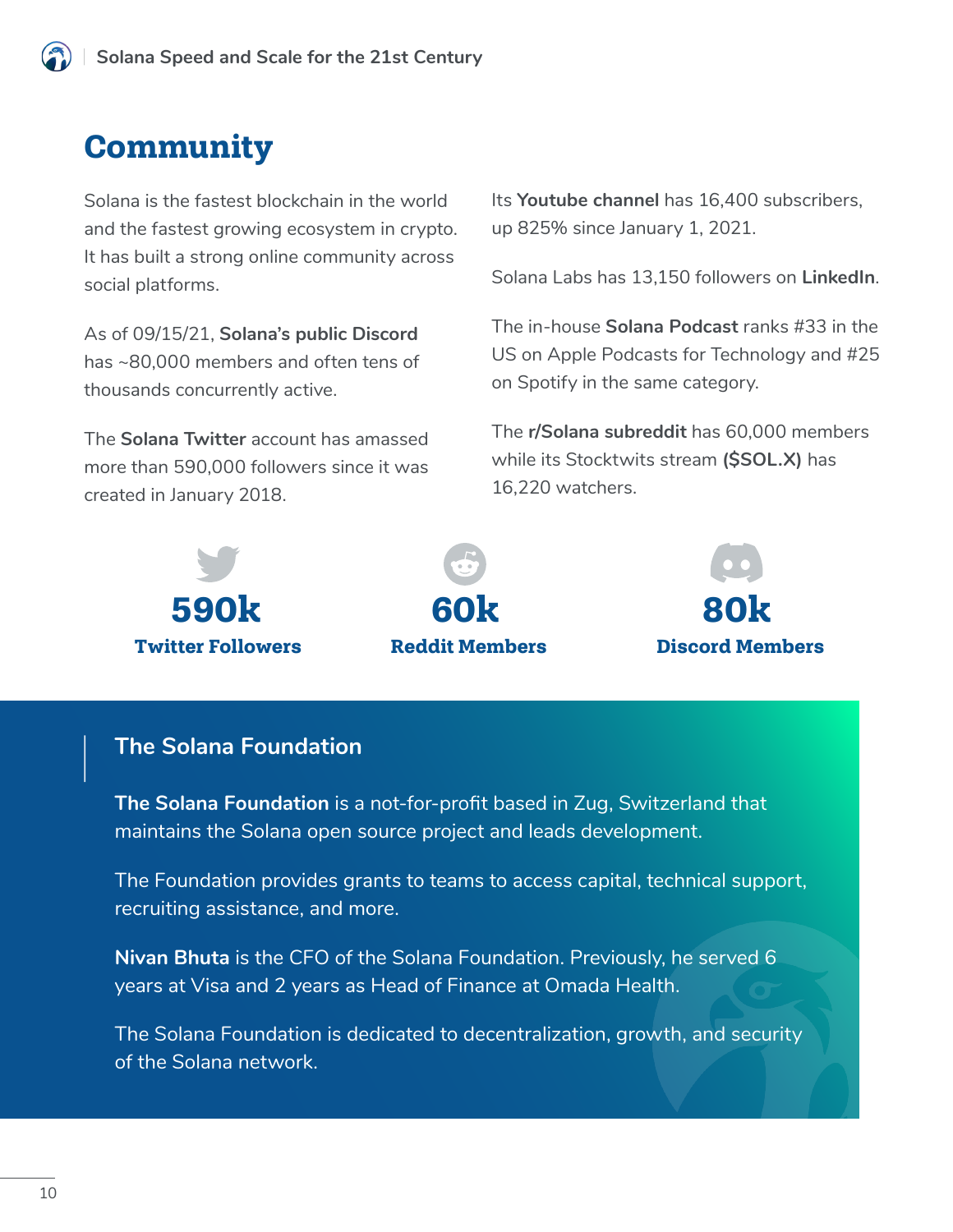

# **Timeline**

#### **November 2017**

Anatoly Yakovenko **[publishes the white](https://solana.com/solana-whitepaper.pdf)  [paper describing Solana architecture](https://solana.com/solana-whitepaper.pdf)  [including Proof of History.](https://solana.com/solana-whitepaper.pdf)** 

#### **July 19, 2018**

The team publishes a 50-node, permissioned, public testnet consistently supporting bursts of 250,000 transactions per second.

#### **March 16, 2020**

Mainnet Beta network successfully launches.

### **June 9, 2021**

Solana raises \$314,159,265 led by Andreessen Horowitz.

#### **July 23, 2021**

Solana partners with Audius and the Metaplex Foundations to launch the **[Solana Creator Fund](https://solana.com/news/announcing-the-solana-creator-fundonboarding-the-next-10-000-creators-and-their-fans-into-crypto)**.

### **February 2018**

Greg Fitzgerald begins prototyping the first open source implementation of Anatoly's whitepaper and demonstrates 10,000 signed transactions could be verified and processed in just over 0.5 seconds.

### **July 30, 2019**

Solana raises \$20 Million led by Multicoin Capital.

### **April 8, 2020**

**[Solana Labs transfers all IP related](https://solana.com/news/announcing-the-formation-of-the-solana-foundation#:~:text=On%20April%208th%2C%202020%20Solana,this%20is%20subject%20to%20change).)  [to the protocol](https://solana.com/news/announcing-the-formation-of-the-solana-foundation#:~:text=On%20April%208th%2C%202020%20Solana,this%20is%20subject%20to%20change).)** and 167M SOLs to the Solana Foundation.

### **July 2021**

**[Solana sponsors Lollapalooza](https://decrypt.co/77225/solana-enjoys-boost-during-lollapalooza-music-festival)**, a Chicago-based music festival with hundreds of thousands in attendance.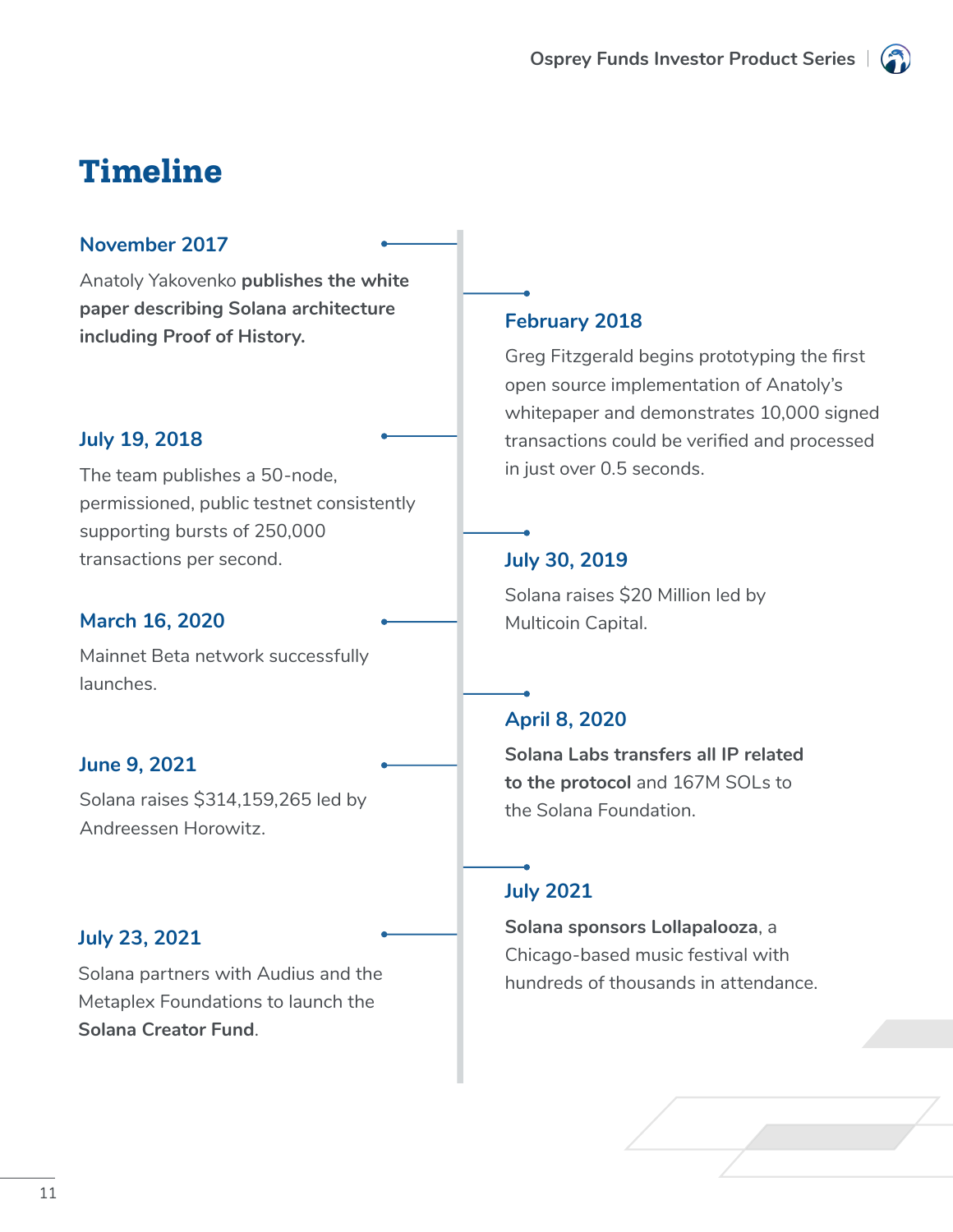# **Resources**

#### **Here is a list of resources to learn more.**

- **1.** Anatoly Yakovenko's **[whitepaper detailing Proof of History \(PoH\)](https://solana.com/solana-whitepaper.pdf)**.
- **2. [The Solana Podcast](https://podcast.solana.com)** hosted by co-founder, Anatoly Yakovenko. – **[How Solana Works](https://podcast.solana.com/episodes/how-does-solana-work)** is a great place to start.
- **3. [Solana documentation](https://docs.solana.com)** features everything you need to know to build on Solana, run a validator node, and learn how the protocol works.
- **4.** Solana's **[YouTube](https://www.youtube.com/solanalabs)** channel. – See the **[Proof of History Explainer](https://www.youtube.com/watch?v=rywOYfGu4EA)**.
- **5. [8 Innovations](https://medium.com/solana-labs/7-innovations-that-make-solana-the-first-web-scale-blockchain-ddc50b1defda)** that Make Solana the First Web-Scale Blockchain.
- **6.** The Solana **[Messari.io dashboard](https://messari.io/asset/solana)** provides live price, key metrics, the latest news, and research for the project.
- **7. [Solana's Medium Blog](https://medium.com/solana-labs)** shares updates, announcements, and explainers.
- **8. [Why Solana is a truly scalable blockchain](https://www.youtube.com/watch?v=hya_GsSf9FE)** with Anatoly Yakovenko, a 60-minute conversation.
- **9. [Audius is a streaming platform](https://audius.co/)** built on Solana that aims to put power back into the hands of content creators.
- **10.** Here's a great read from Packy McCormick, **[Solana Summer](https://www.notboring.co/p/solana-summer)**.
- **11. [A Deep Dive into Solana](https://www.youtube.com/watch?v=jcVek9OnVjw)**, a podcast via The Defiant.
- **12.** Check out **[Solanalysis](https://solanalysis.com/)** for an overview of Solana-based NFTs.
- **13.** A **[glossary](https://docs.solana.com/terminology)** of terms for reference.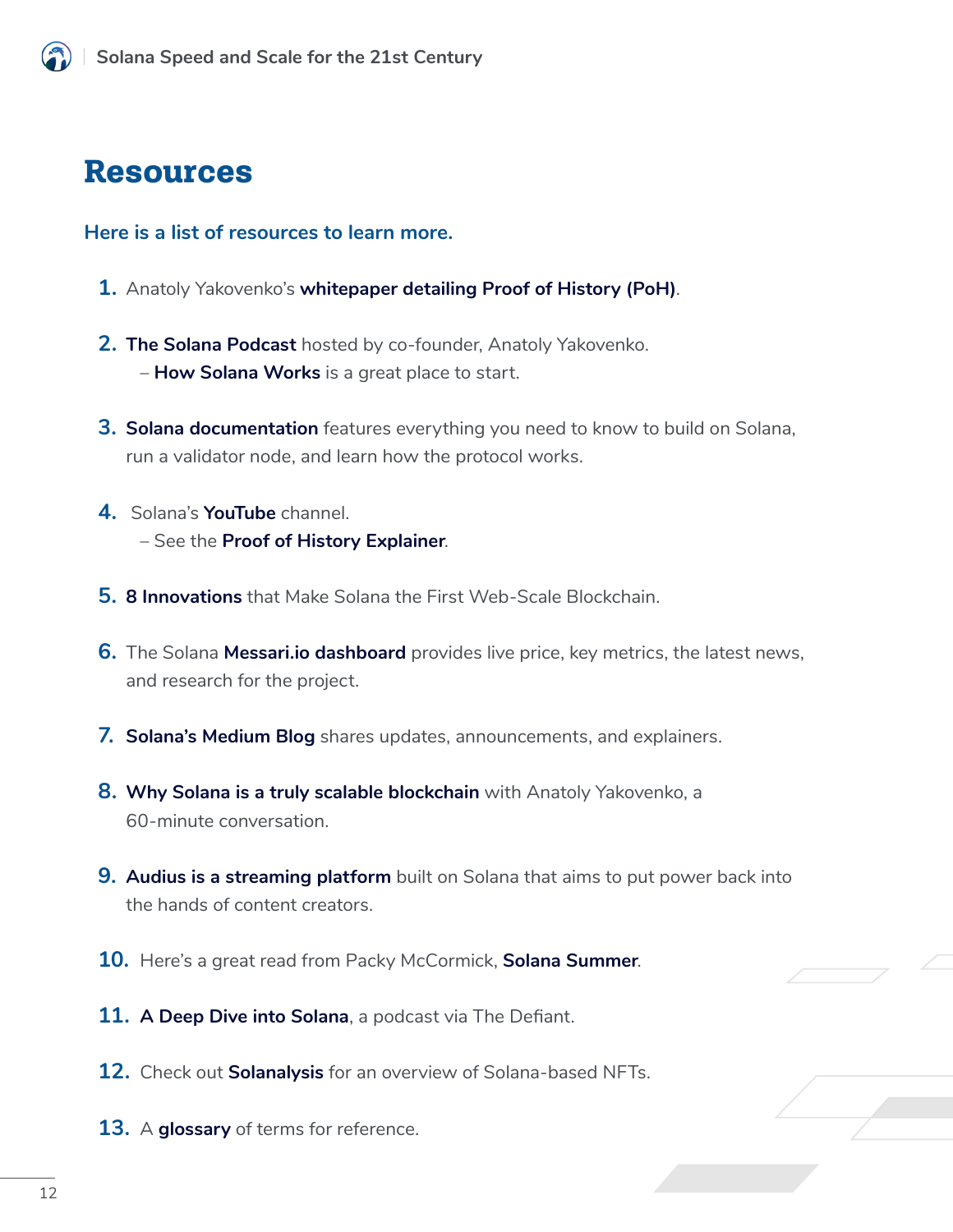**The Osprey Solana Trust offers simple and secure exposure to SOL, the native token of the Solana Network.** 



**For more information, visit [ospreyfunds.io/products/osol](https://ospreyfunds.io/products/osol/)**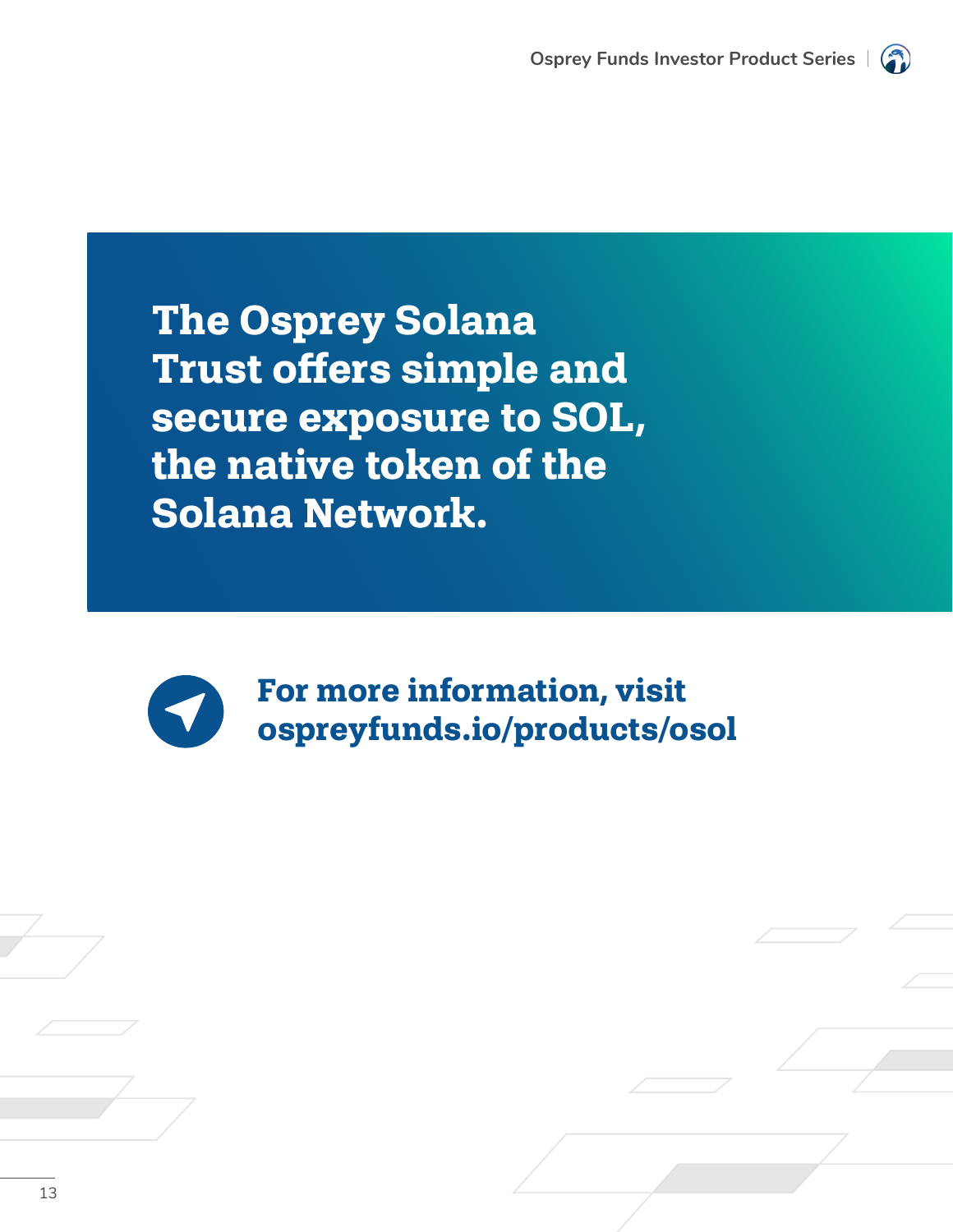# **Disclaimer**

While we have included specific external links and believe they are useful, we are not responsible for their content. Carefully consider the risk factors, investment objectives, fees, expenses, and other information associated with investments in the Osprey Solana Trust (the "Fund" ) or the shares of the Fund (the "Shares") before making an investment decision regarding the Fund. Such risk factors, investment objectives, fees, expenses and other important information, can be found in the applicable Fund's Private Placement Memorandum, which can be obtained from Osprey Funds, LLC ("Osprey"). The Fund is a speculative investment that involves a high degree of risk and uncertainty, and is not suitable for investors who cannot afford to lose their entire investment. There is also no guarantee that the Fund will meet its investment objective. No Advice on Investment; Risk of Loss: Prior to making any investment decision in respect of the Fund or Shares of the Fund, each investor must undertake its own independent examination and investigation of the Fund, including the merits and risks involved in an investment in the Fund, and must base its investment decision – including a determination whether Shares would be a suitable investment for the investor – on such examination and investigation and must not rely on Osprey or the Fund in making such investment decision. Prospective investors must not construe the contents of this brochure as legal, tax, investment, or other advice. Each prospective investor is urged to consult with its own advisors with respect to legal, tax, regulatory, financial, accounting and similar consequences of investing in the Fund, the suitability of the investment for such investor and other relevant matters concerning an investment in a Fund. The Shares of the Fund are not registered under the Securities Act, the Securities Exchange Act of 1934, the Investment Company Act of 1940, or any state securities laws . Osprey is not registered as an investment adviser under the Investment Advisers Act of 1940, and is not registered as a commodity pool operator or commodity trading adviser under the Commodity Exchange Act. Shares of or interests in the Fund are offered in private placements pursuant to the exemption from registration provided by Section 4(a)(2) of the Securities Act and Rule 506 of Regulation D promulgated thereunder and other exemptions of similar import in the laws of the states and jurisdictions where the offering will be made and are only issued and sold directly by the Fund to accredited investors. As a result, the Shares of the Funds, when initially sold, are restricted and subject to significant limitations on transfer and resale. Prospective investors in the Funds should very carefully consider such risks prior to making any investment decision, including the fact that the Fund currently offers a redemption program. This brochure is neither an offer to sell nor a solicitation to buy Shares in the Fund. Any such offer or solicitation will be made solely through definitive offering documents, identified as such, which will contain information about each Fund's investment objectives and terms and conditions of an investment and may also describe risks and tax information related to an investment therein and which qualifies in its entirety the information set forth on this brochure.